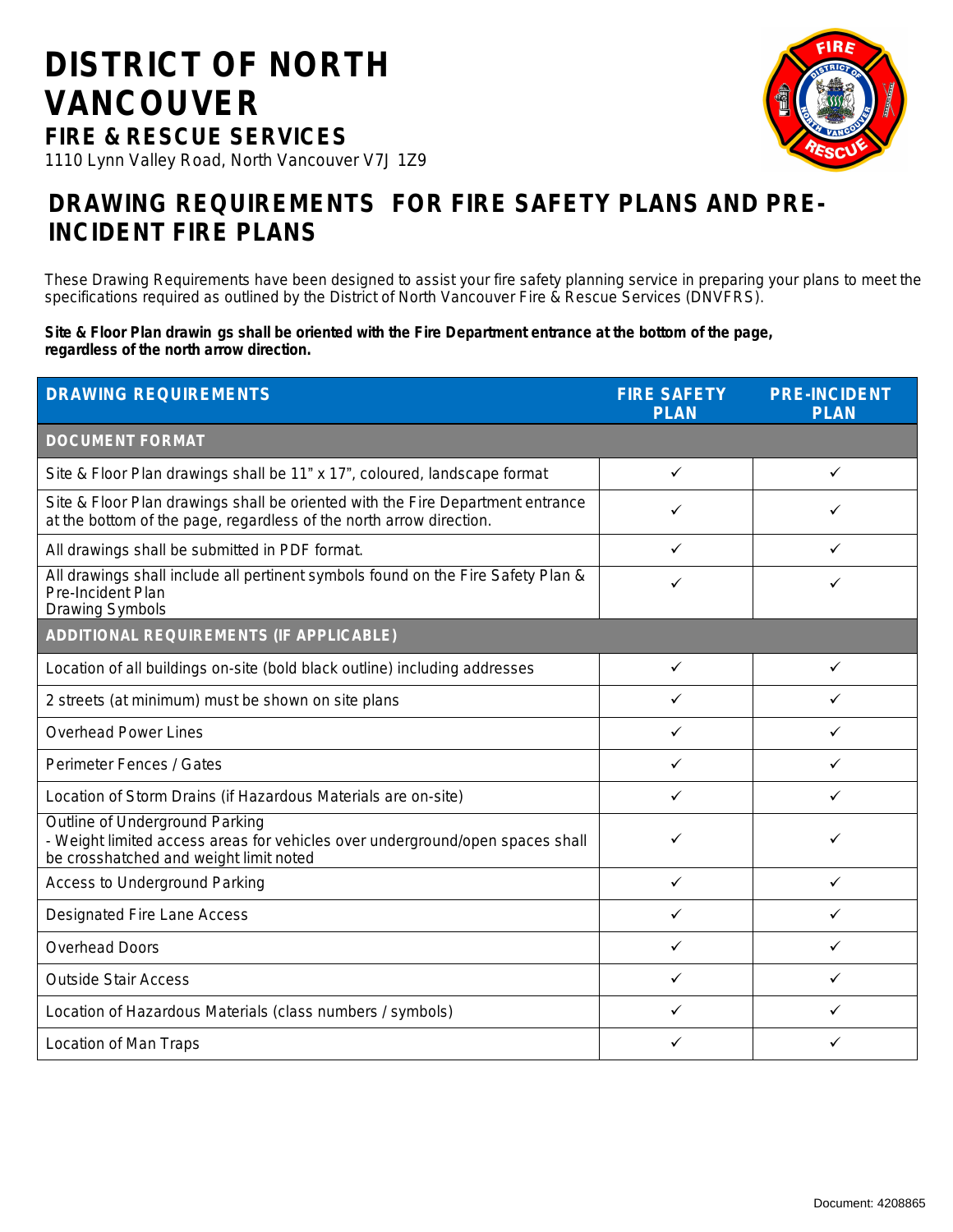## **DISTRICT OF NORTH VANCOUVER FIRE & RESCUE SERVICES**

1110 Lynn Valley Road, North Vancouver V7J 1Z9

### **ADDITIONAL INFORMATION**

#### **SITE ADDRESS**

Site Address is the legal address or addresses for the site name. See example drawing for font size, colour and formatting requirements. The following are examples of acceptable address formats:

- 1234 Marine Drive
- 1234, 1236, 1238 Marine Drive
- 1234 to 1270 Marine Drive
- 1234 W. 29th Street

#### **BUILDING NAME**

Building Name refers to the name of complex, building, business, etc. See example drawing for font size, colour and formatting requirements.

#### **DRAWING NAME**

See example drawing for font size, colour and formatting requirements. The following are examples of drawing names:

- Site Plan
- Basement Plan
- $-U/G$  Floor  $#1$
- U/G Parking Level 1, 2, etc.
- Ground Floor Plan
- First Floor Plan
- Second Floor Plan
- Roof Plan
- Mezzanine Plan
- Mechanical Floor Plan

#### **PRE-INCIDENT PLAN #**

The Pre-Incident Plan # should correspond to the DNVFRS Pre-Incident Plan # based on the building address. The Pre-Incident Plan # will be assigned by the Public Safety Division during the review process. See example drawing for font size, colour and formatting requirements.

#### **MAP GRID #**

The Map Grid # should correspond to the DNVFRS Map Grid # based on the building address. The Map Grid # will be assigned by the Fire Prevention Division during the review process. See example drawing for font size, colour and formatting requirements.

#### **NORTH ARROW**

The North Arrow indicates where North is when looking at the drawing in normal orientation. See example drawing for location and orientation. Site & Floor Plan drawings shall be oriented with the Fire Department entrance at the bottom of the page, regardless of the north arrow direction.

#### **LEGEND**

The Legend shall be located on the lower right side of the drawing in a box using the symbols provided. See example drawing for location and orientation.

#### **DATE**

The date refers to the date that the drawing is finalized by the Fire Safety Planning Service technician. See example drawing for font size, colour and formatting.